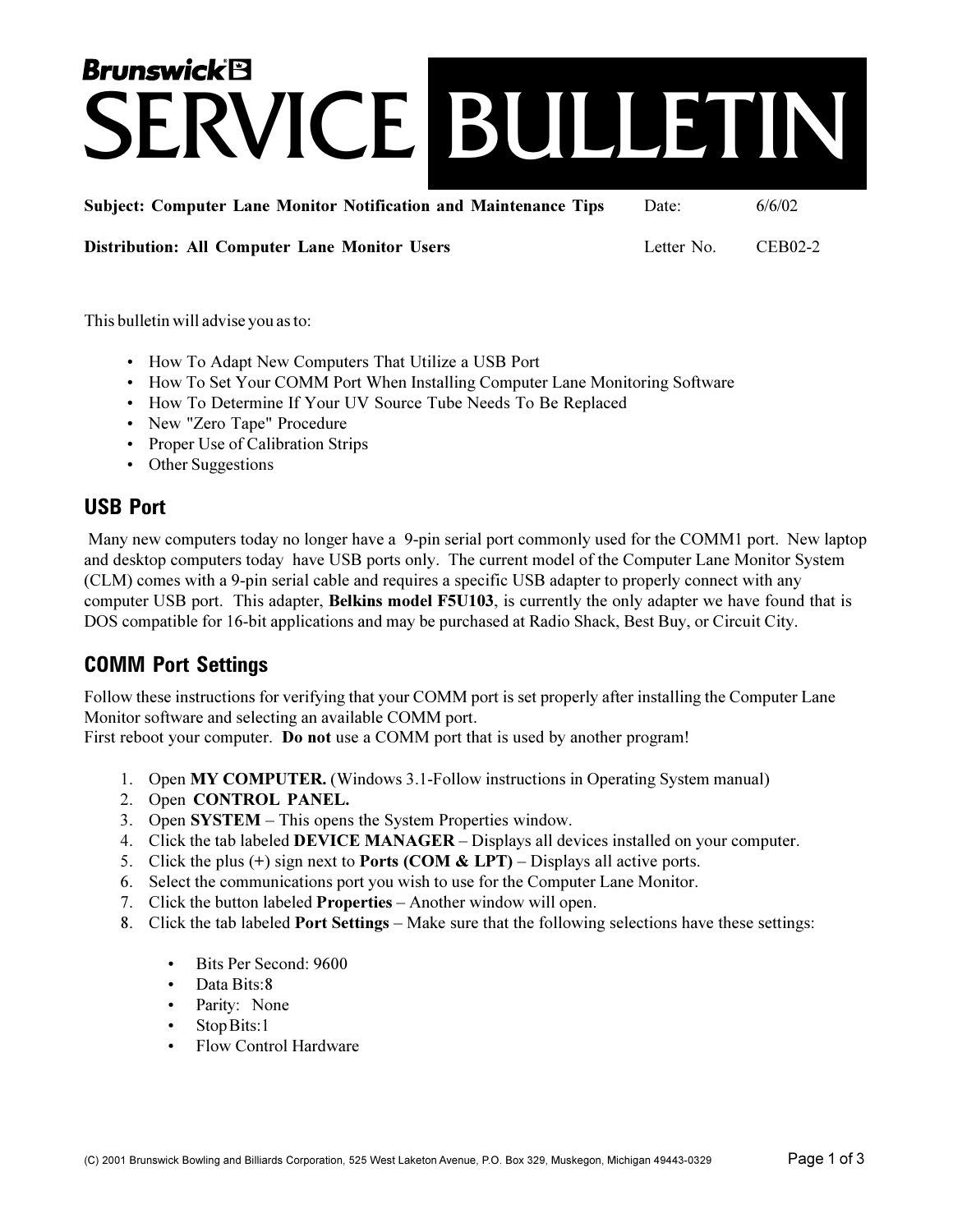## **UV Source Tube Replacement**

As the UV source tube ages, the Empty Tape Slot reading will decrease and become less stable. You may notice that it takes longer to pass the warm-up check and that the unit does not maintain its calibration as long. The age of the source tube will also effect the Calculated Calibration Value. You should monitor both the Empty Tape Slot reading and the Calculated Calibration value during the calibration process. When the Empty Tape Slot reading drops below 15 and the Calculated Calibration Value increases above 1.5, it is time to replace the UV source tube, Brunswick part number 61-100061-000. Normal operating ranges: Empty Tape Slot reading 15-30 and Calculated Calibration Value  $0.8 - 1.5$ .

| Calibration Status                       | $ \Box$ x |
|------------------------------------------|-----------|
|                                          |           |
| <b>Emply Tape Slot Reading:</b>          | 25        |
| <b>Calibration Strip #1 Reading</b>      | 151       |
| Calibration Strip #1 Label Value: 13.4   |           |
| <b>Calibration Strip #2 Reading</b>      | 154       |
| <b>Calibration Strip #2 Label Value:</b> | 134       |
| <b>Calibration Strip #3 Reading</b>      | 154       |
| <b>Calibration Strip #3 Label Value</b>  | 13.7      |
| <b>Calculated Calibration Value</b>      | 1.00      |

New replacement UV source tubes now require 96 hours of "burn-in" time. Previously, the burn-in period was 48 hours, but this has changed due to manufacturing environmental regulations. New UV source tubes will rattle, which is caused by a special pellet that is injected into the source tube and will evaporate during the burn-in period. DO NOT use GE brand UV source tube replacements. These bulbs are less stable and may cause improper readings.

When replacing the UV source tube, it is also a good time to clean the lens for the optical sensor. The lens can build up with dirt and tape residue and will create similar changes in calibration readings when the UV source tube deteriorates. To clean the lens, you will have to remove the lens plate, then use Isopropyl Alcohol (IPA) and cotton swabs. Handle the lens with care making sure not to leave fingerprints or smears.

## **New "Zero Tape" Procedure**

For maximum accuracy, it is recommended that you use the "Manual" Read Tape option to monitor the tape value as you advance the tape and assure that the Zero Tape Reading is taken on a stable part of the tape header that has not been contaminated with oil. Insert your tape sample into the Lane Monitor until it just engages into the drive rollers. Use the Advance Tape .21" button to move the tape to the first marked line (at 3.5", as per the manual) while noting the **lowest repeatable Tape Value** that is displayed after each advancement. Use the Reverse Tape .21" button to reposition the tape over the lowest repeatable Tape Value and then click on the Take Zero Tape Reading button. You can now advance the tape to the second marked line (at 5.5") and click on the Start Reading Tape button. This procedure is much more accurate than depending on first marked line at 3.5" or the Automatic Read Tape option to position the tape for the Zero Tape reading. Negative lane oil readings are most commonly caused when the Zero Tape Reading is taken too close to the lane edge marker or a section of the tape sample which contains oil.

Page 2 of 3